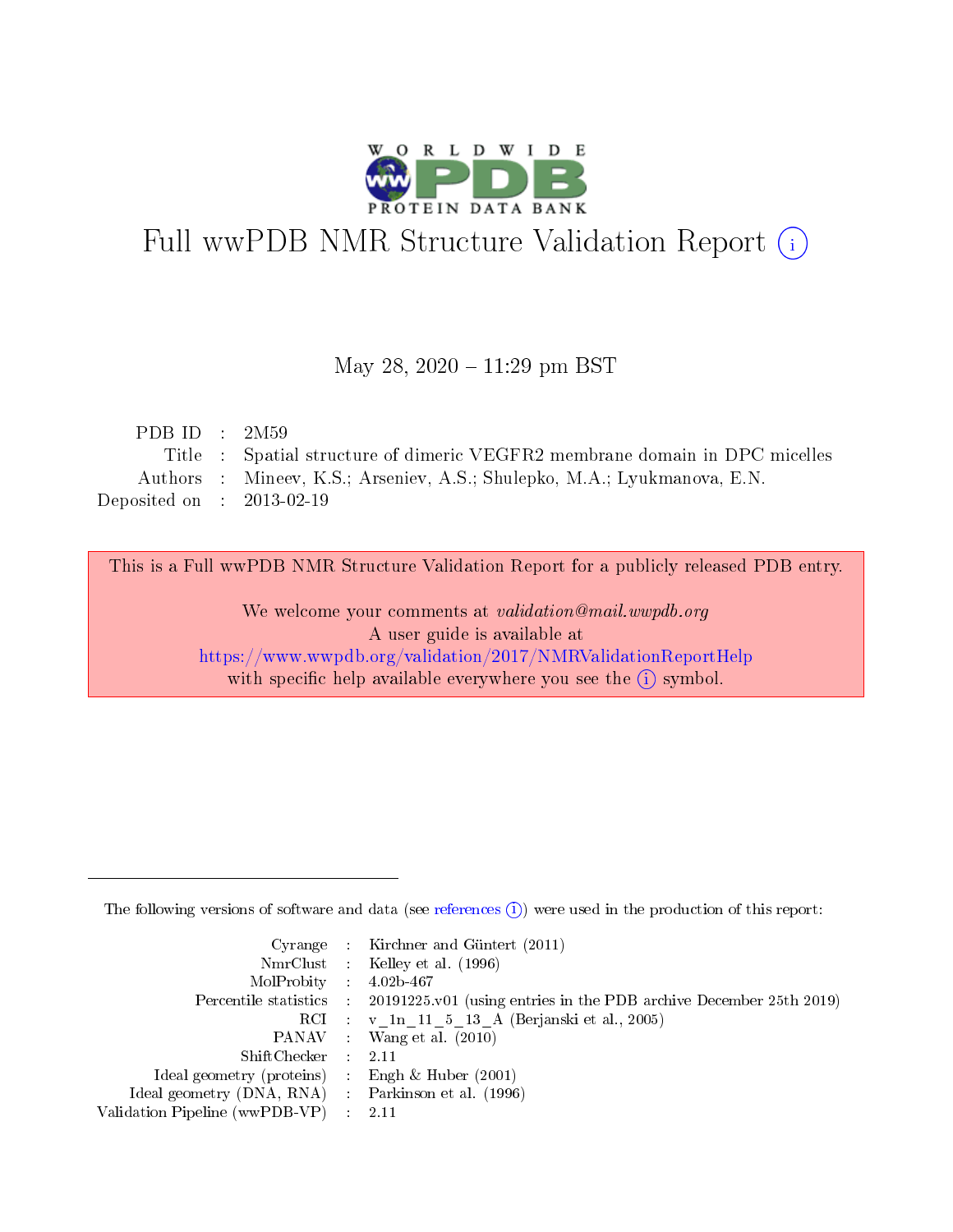# 1 [O](https://www.wwpdb.org/validation/2017/NMRValidationReportHelp#overall_quality)verall quality at a glance (i)

The following experimental techniques were used to determine the structure: SOLUTION NMR

The overall completeness of chemical shifts assignment is 46%.

Percentile scores (ranging between 0-100) for global validation metrics of the entry are shown in the following graphic. The table shows the number of entries on which the scores are based.



Sidechain outliers 154315 11428

The table below summarises the geometric issues observed across the polymeric chains and their fit to the experimental data. The red, orange, yellow and green segments indicate the fraction of residues that contain outliers for  $>=3, 2, 1$  and 0 types of geometric quality criteria. A cyan segment indicates the fraction of residues that are not part of the well-defined cores, and a grey segment represents the fraction of residues that are not modelled. The numeric value for each fraction is indicated below the corresponding segment, with a dot representing fractions  $\epsilon = 5\%$ 

| Mol | $\mid$ Chain $\mid$ | Length   | Quality of chain |     |    |     |  |  |  |  |  |
|-----|---------------------|----------|------------------|-----|----|-----|--|--|--|--|--|
|     |                     | 27       | 49%              | 27% | 5% | 19% |  |  |  |  |  |
|     |                     | $\Omega$ | 49%              | 27% | 5% | 19% |  |  |  |  |  |

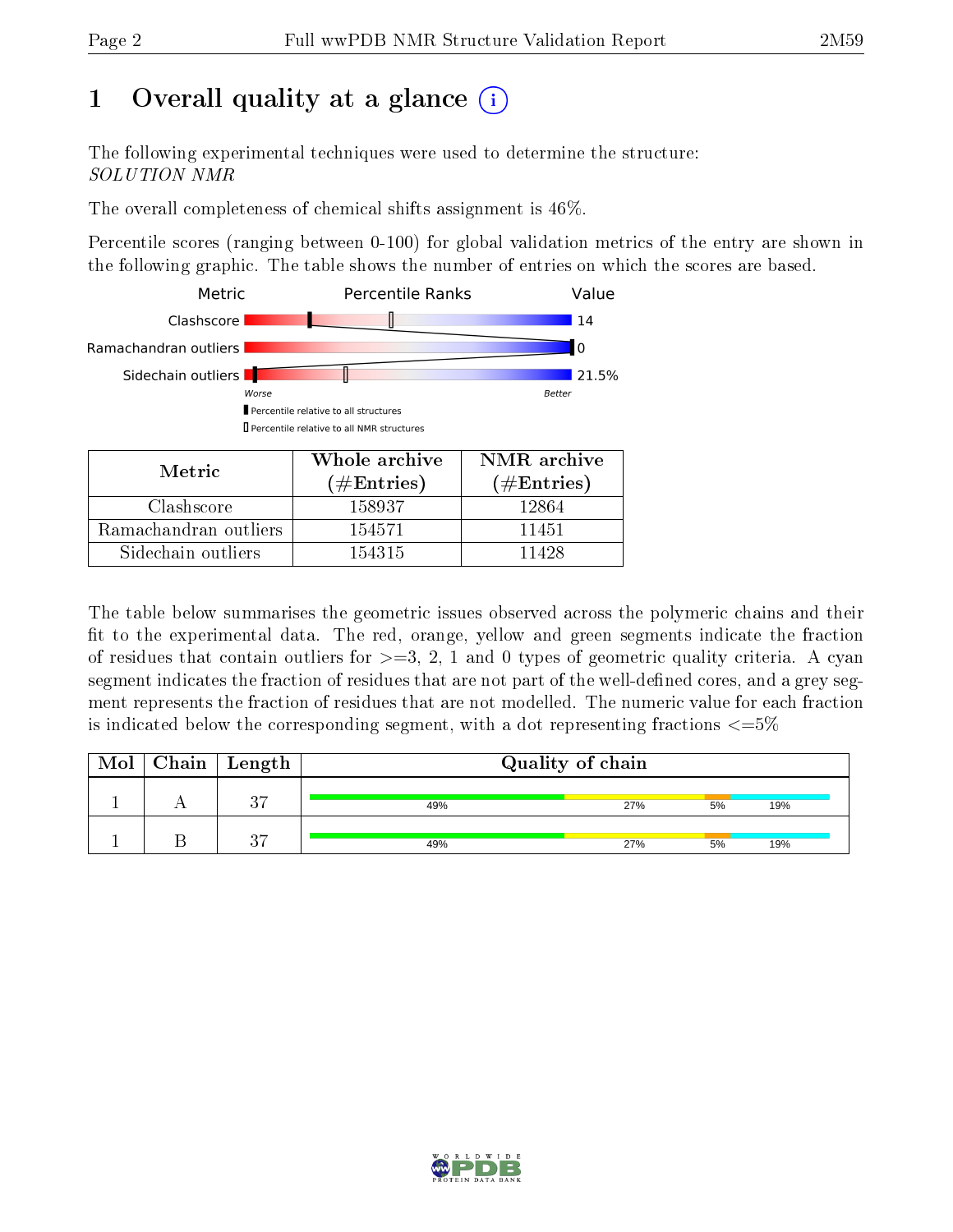# 2 Ensemble composition and analysis  $(i)$

This entry contains 10 models. Model 7 is the overall representative, medoid model (most similar to other models). The authors have identified model 1 as representative, based on the following criterion: fewest violations.

The following residues are included in the computation of the global validation metrics.

| Well-defined (core) protein residues                                            |                              |      |  |  |  |  |  |  |  |  |
|---------------------------------------------------------------------------------|------------------------------|------|--|--|--|--|--|--|--|--|
| Backbone RMSD (Å)   Medoid model  <br>Well-defined core   Residue range (total) |                              |      |  |  |  |  |  |  |  |  |
|                                                                                 | A:2-A:31, B:102-B:131 $(60)$ | 0.07 |  |  |  |  |  |  |  |  |

Ill-defined regions of proteins are excluded from the global statistics.

Ligands and non-protein polymers are included in the analysis.

The models can be grouped into 2 clusters and 2 single-model clusters were found.

| Cluster number        | Models         |
|-----------------------|----------------|
|                       | 1, 4, 8, 9, 10 |
|                       | 5.6.7          |
| Single-model clusters | 2:3            |

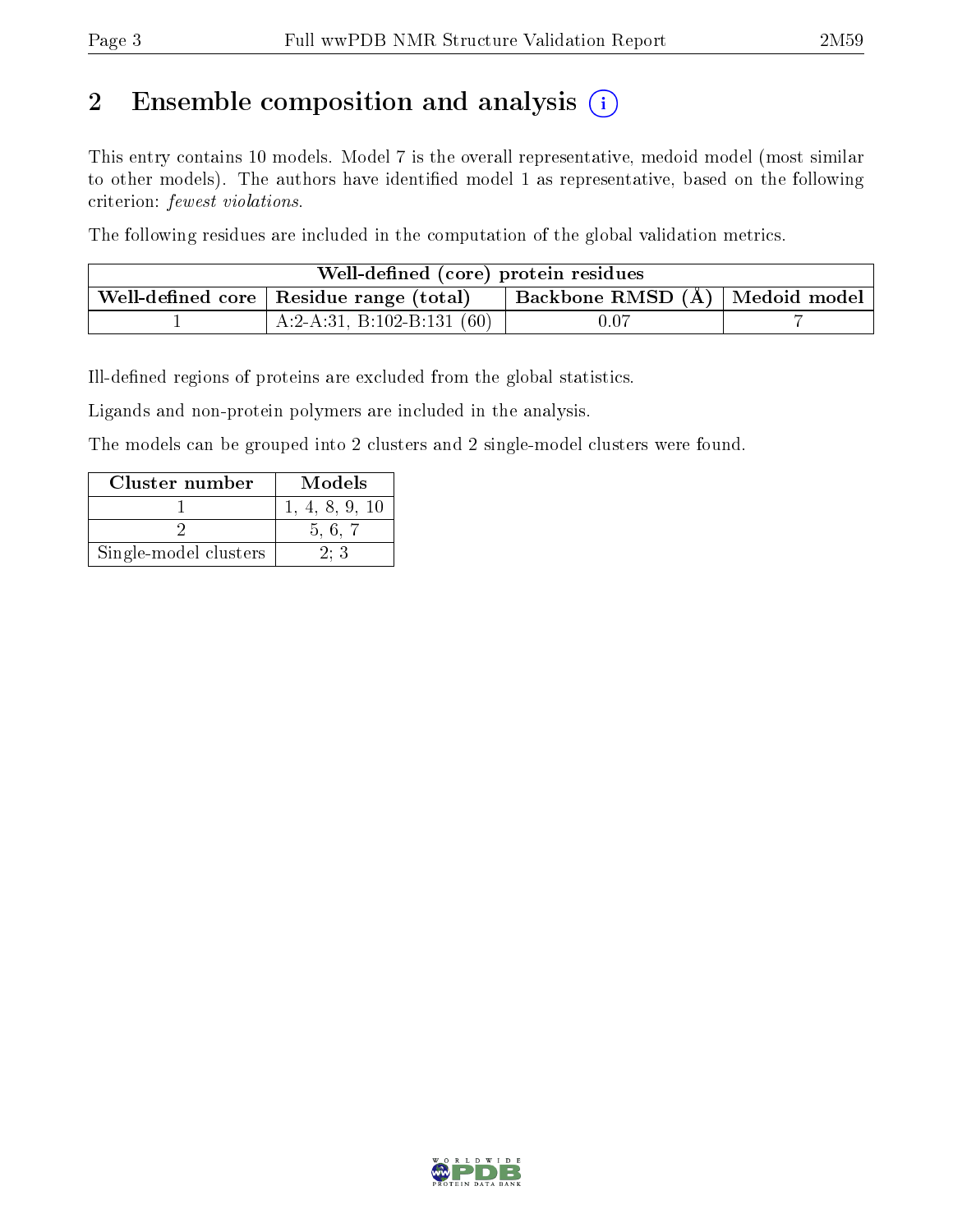# 3 Entry composition (i)

There is only 1 type of molecule in this entry. The entry contains 1232 atoms, of which 652 are hydrogens and 0 are deuteriums.

| Mol |   | $\vert$ Chain $\vert$ Residues |                 | Atoms |            |    |    |  |  |  |  |  |  |
|-----|---|--------------------------------|-----------------|-------|------------|----|----|--|--|--|--|--|--|
|     |   | -37                            | Total C H N O S |       |            |    |    |  |  |  |  |  |  |
|     |   |                                | 616.            |       | 195 326 48 |    | 46 |  |  |  |  |  |  |
|     | В | 37                             | Total C H N O   |       |            |    |    |  |  |  |  |  |  |
|     |   |                                | 616             | 195   | -326       | 48 | 46 |  |  |  |  |  |  |

Molecule 1 is a protein called Vascular endothelial growth factor receptor 2.

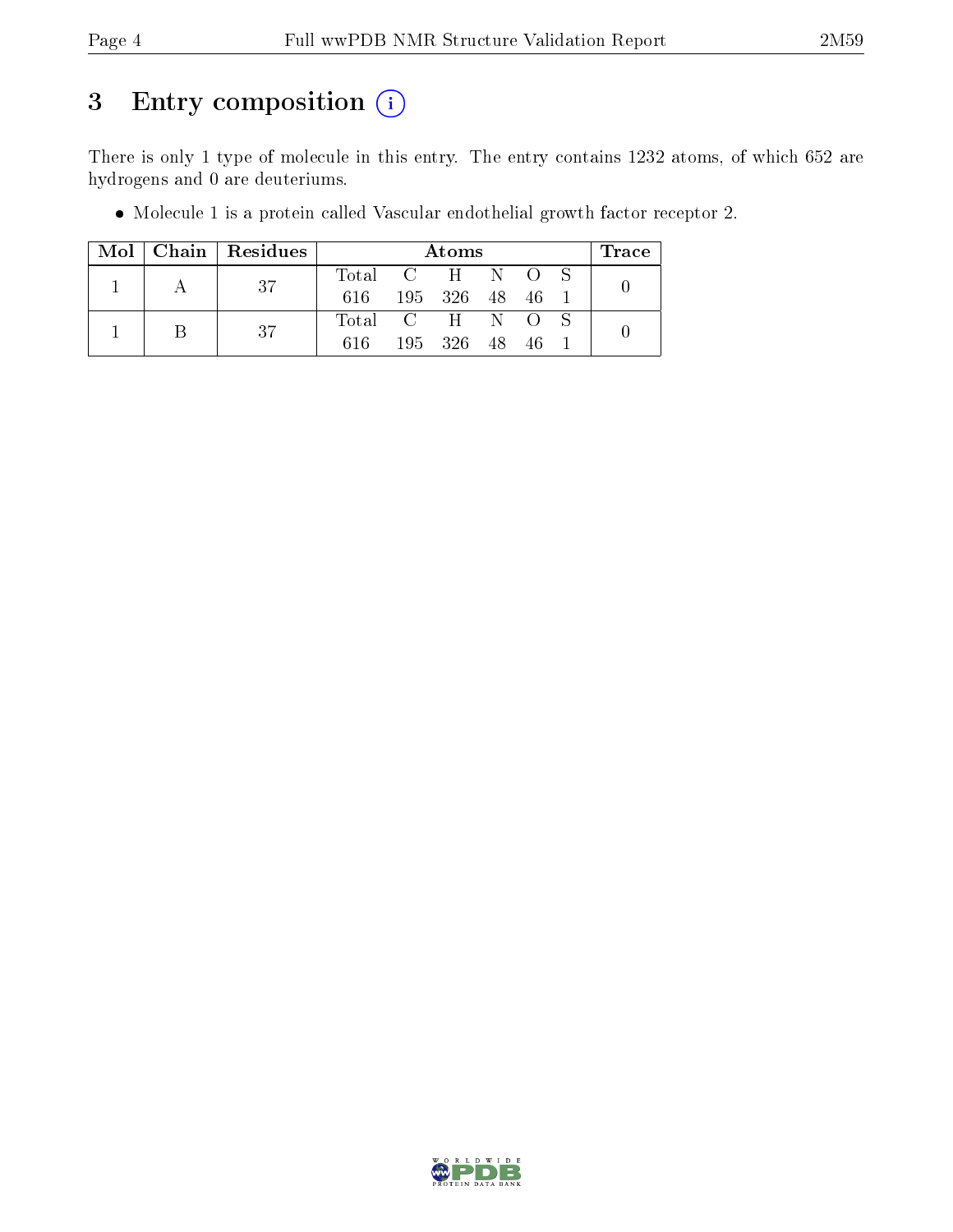# 4 Residue-property plots  $\binom{1}{1}$

## <span id="page-4-0"></span>4.1 Average score per residue in the NMR ensemble

These plots are provided for all protein, RNA and DNA chains in the entry. The first graphic is the same as shown in the summary in section 1 of this report. The second graphic shows the sequence where residues are colour-coded according to the number of geometric quality criteria for which they contain at least one outlier: green  $= 0$ , yellow  $= 1$ , orange  $= 2$  and red  $= 3$  or more. Stretches of 2 or more consecutive residues without any outliers are shown as green connectors. Residues which are classified as ill-defined in the NMR ensemble, are shown in cyan with an underline colour-coded according to the previous scheme. Residues which were present in the experimental sample, but not modelled in the final structure are shown in grey.

• Molecule 1: Vascular endothelial growth factor receptor 2



## 4.2 Scores per residue for each member of the ensemble

Colouring as in section [4.1](#page-4-0) above.

### 4.2.1 Score per residue for model 1





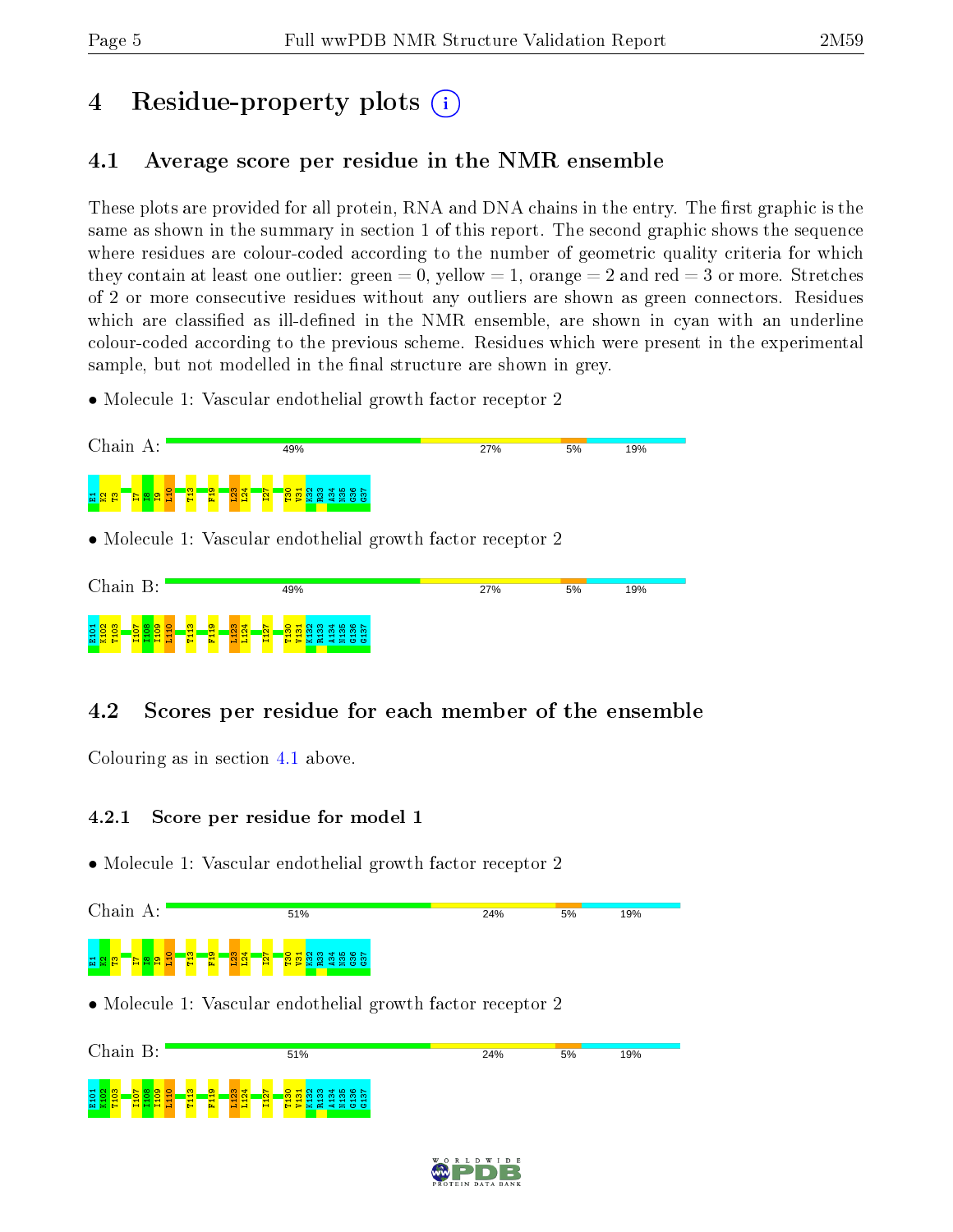#### 4.2.2 Score per residue for model 2

• Molecule 1: Vascular endothelial growth factor receptor 2



• Molecule 1: Vascular endothelial growth factor receptor 2



### 4.2.3 Score per residue for model 3

• Molecule 1: Vascular endothelial growth factor receptor 2



• Molecule 1: Vascular endothelial growth factor receptor 2

| Chain<br>Β:                                                                                 | 49%                                                                                                                                                                                                                                | 27% | 5%<br>19% |  |
|---------------------------------------------------------------------------------------------|------------------------------------------------------------------------------------------------------------------------------------------------------------------------------------------------------------------------------------|-----|-----------|--|
| ത<br>E101<br>K102<br>$\bullet$<br>÷<br>$\blacksquare$<br>÷<br><b>----</b><br><b>COLLEGE</b> | $\mathbf{\alpha}$<br>ை<br>m<br>4001<br>N<br>ന<br>$\blacksquare$<br>∾<br>o<br>÷<br>്ന<br>$\overline{m}$<br>$\sim$<br>$\sim$<br>n<br>ന<br>N<br>-<br>-<br>-<br>−<br>$\sim$<br>$> 1000$<br>$\blacksquare$<br>e<br><b>P</b><br>н<br>. . |     |           |  |

### 4.2.4 Score per residue for model 4





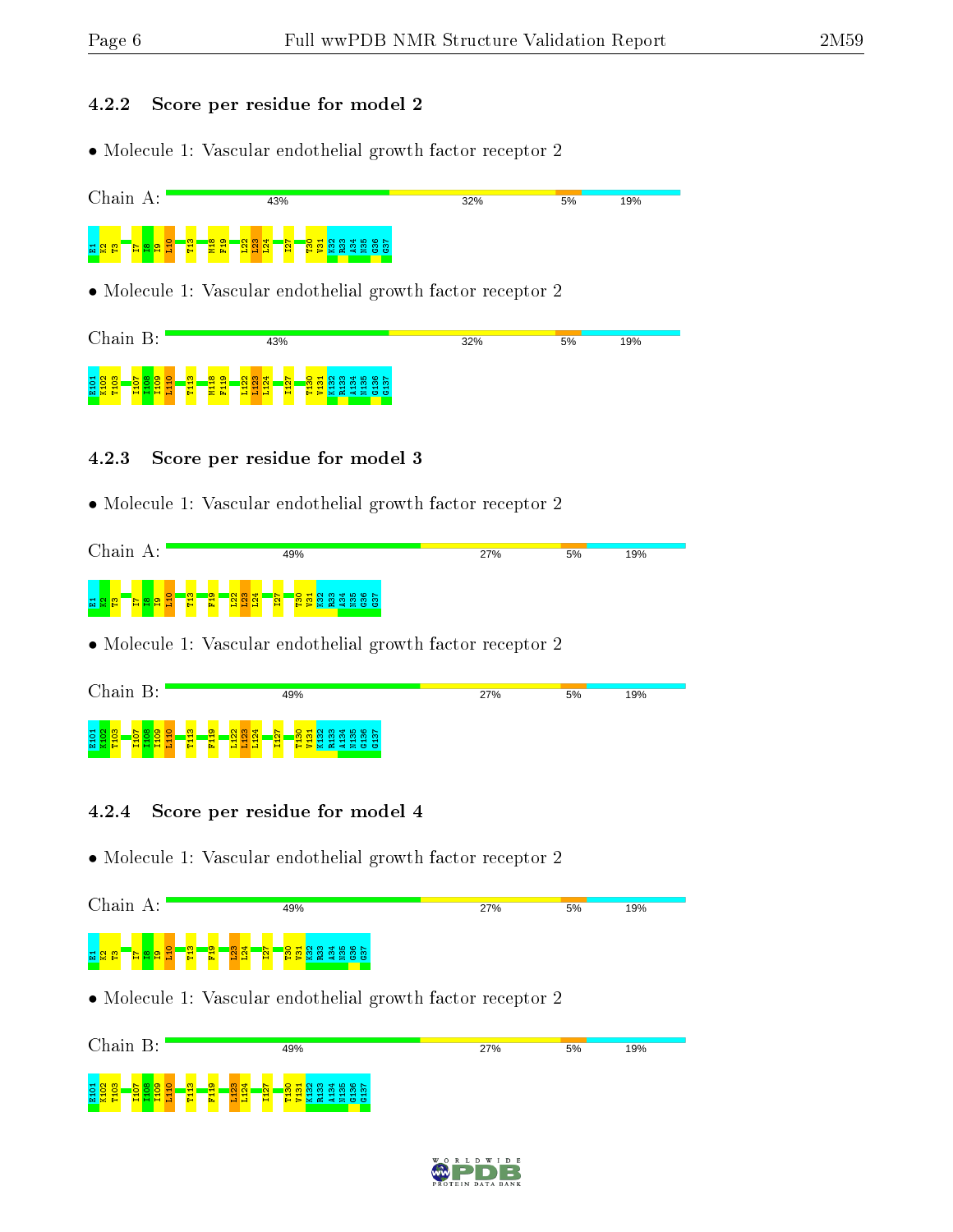### 4.2.5 Score per residue for model 5

• Molecule 1: Vascular endothelial growth factor receptor 2



• Molecule 1: Vascular endothelial growth factor receptor 2

| Chain<br>Β:                                                                  | 43%                                                                                                                                                                                                   | 32% | 5% | 19% |
|------------------------------------------------------------------------------|-------------------------------------------------------------------------------------------------------------------------------------------------------------------------------------------------------|-----|----|-----|
| 101<br>m<br>$\infty$<br>കര<br>⌒<br>⊣<br>Е<br><b>D</b><br><b>HH</b><br>⊷<br>− | ണ<br>$\circ$ $\mathbf{H}$<br>ന<br>'N<br>$-400 -$<br><b>R</b><br>െ<br>-10<br>m<br>$\sim$<br>ന<br>$\sim$<br>m<br>$\sim$<br>$\sim$<br>-<br>-<br>$>$ $\times$ $\alpha$ $\leq$ $\times$ $\infty$<br>н<br>− |     |    |     |

### 4.2.6 Score per residue for model 6

• Molecule 1: Vascular endothelial growth factor receptor 2



• Molecule 1: Vascular endothelial growth factor receptor 2

| Chain B:                                                                                                    | 51%                                                                                                                                                                                                                             | 24% | 5%<br>19% |
|-------------------------------------------------------------------------------------------------------------|---------------------------------------------------------------------------------------------------------------------------------------------------------------------------------------------------------------------------------|-----|-----------|
| ு<br>$\sim$<br>$\overline{5}$<br>$\blacksquare$<br>$\blacksquare$<br>M<br><b>True</b><br>нн<br><b>COLOR</b> | $\circ$ $\sim$<br>ത<br>$\overline{\phantom{a}}$<br>₩<br>$\blacksquare$<br>$\circ$<br>⊲ ഥ<br>Ń.<br>m<br><b>CO</b><br>ന<br>ന<br>'N'<br>m<br>. <del>.</del> .<br><b>11</b><br>⊣<br>−<br>−<br>$> 12.44$<br>$\blacksquare$<br>н<br>H |     |           |

### 4.2.7 Score per residue for model 7 (medoid)



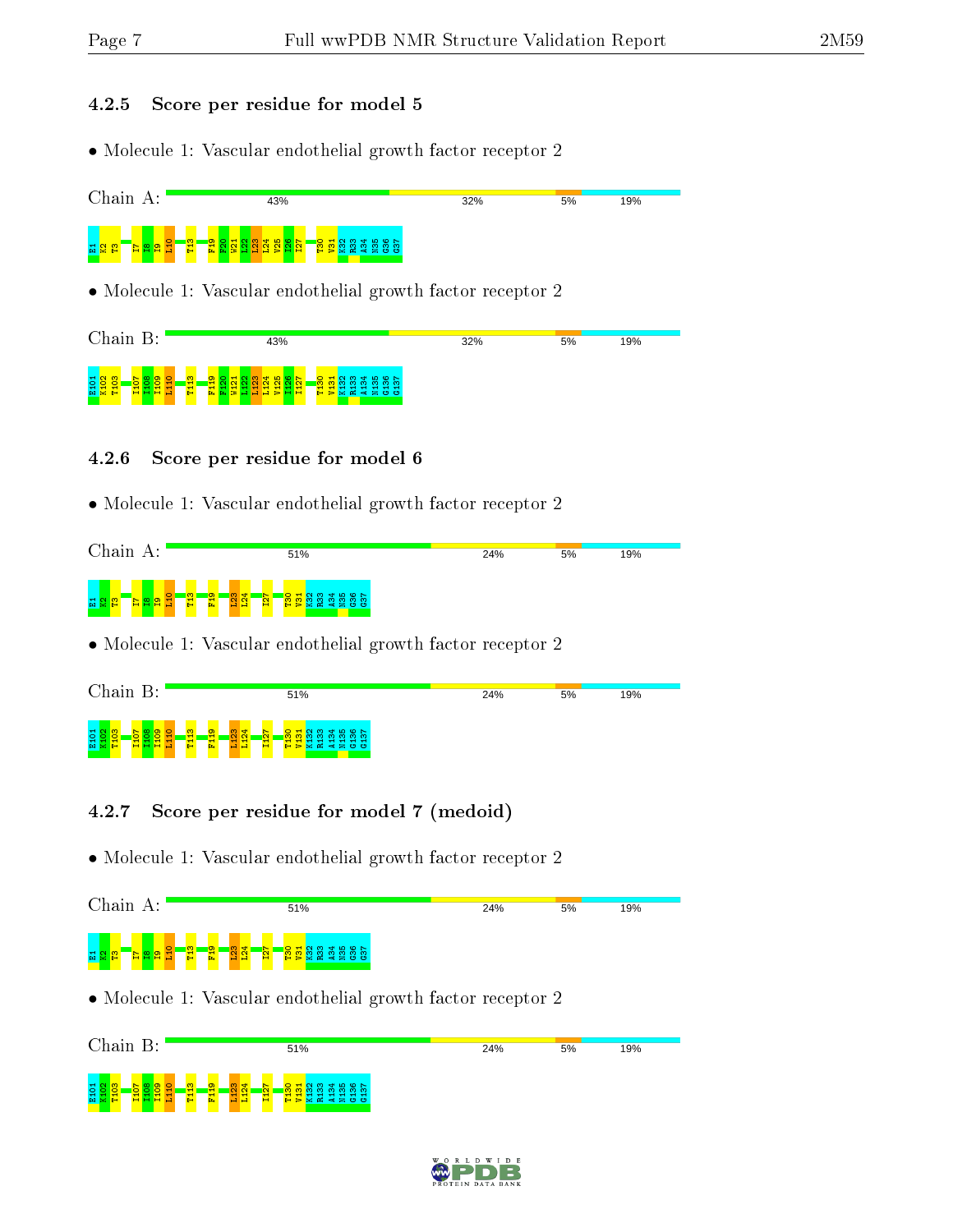#### 4.2.8 Score per residue for model 8

• Molecule 1: Vascular endothelial growth factor receptor 2



• Molecule 1: Vascular endothelial growth factor receptor 2

| Chain B:                                                                                                                                                                           | 51%                                                                                           | 24% | 5% | 19% |
|------------------------------------------------------------------------------------------------------------------------------------------------------------------------------------|-----------------------------------------------------------------------------------------------|-----|----|-----|
| $\overline{\phantom{a}}$<br>ு<br>101<br>$\infty$<br>N<br>$\mathbf{N}$<br>$\sim$<br>$\blacksquare$<br><b>H</b><br>−<br>−<br>−<br>M<br><b>Fx</b><br>н<br>H H<br>$\blacksquare$<br>пq | $O$ $H$ $N$ $M$ $N$ $D$ $N$<br>m<br>ന<br>ന<br><b>I</b> m<br><u>m m</u><br><b>BEERESS</b><br>е |     |    |     |

### 4.2.9 Score per residue for model 9

• Molecule 1: Vascular endothelial growth factor receptor 2



• Molecule 1: Vascular endothelial growth factor receptor 2

| Chain                     | Β:        |                  |                               |                                                   |                  |                                         | 49%                 |                                                                                |           |   |          |  |  | 27% |  | 5% | 19% |  |
|---------------------------|-----------|------------------|-------------------------------|---------------------------------------------------|------------------|-----------------------------------------|---------------------|--------------------------------------------------------------------------------|-----------|---|----------|--|--|-----|--|----|-----|--|
| E101<br><mark>K102</mark> | $\bullet$ | ത<br>÷<br>−<br>H | $\sigma$<br>⊣<br>$\sim$<br>Þ. | <b>September</b><br>$\infty$<br>$\mathbf{\alpha}$ | N<br>$\sim$<br>н | $\overline{\phantom{0}}$<br>$\tilde{m}$ | -<br>$\sim$<br>$-5$ | $N$ $\omega$ $\Delta$ $\omega$ $\omega$ $\sim$ $\Delta$<br>∎ຕ<br><b>XA4200</b> | - Añ<br>m | ണ | ന്ന<br>- |  |  |     |  |    |     |  |

### 4.2.10 Score per residue for model 10

8 <mark>8 8 - 5 8 8 9</mark><br>전*호* 프 - 111 11

 $\frac{10}{11}$ T113 F119  $L123$ L124 I127 T130 V131 K132 R133 A134 N135 G136 G137

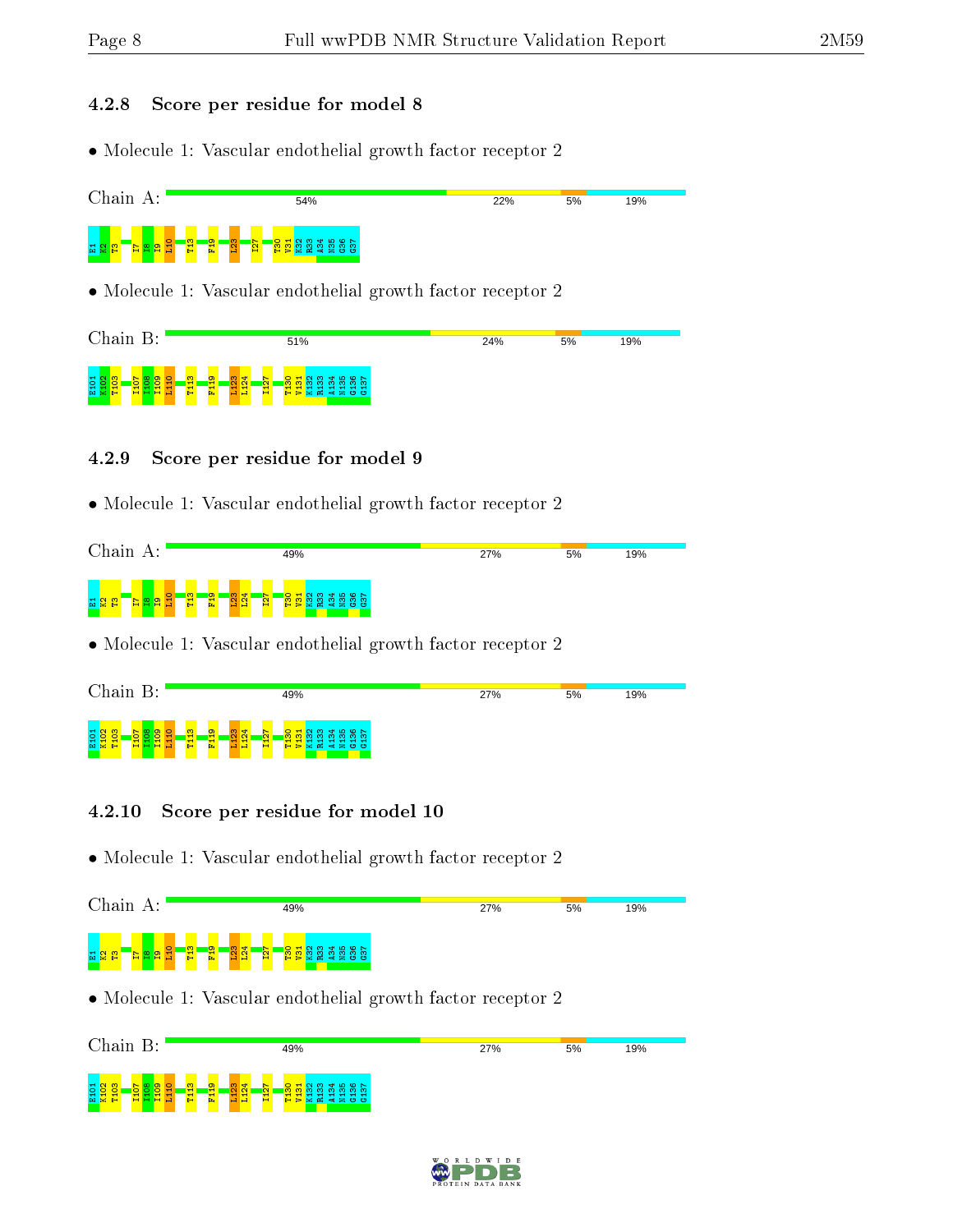# 5 Refinement protocol and experimental data overview  $\binom{1}{k}$

The models were refined using the following method: torsion angle dynamics.

Of the 100 calculated structures, 10 were deposited, based on the following criterion: target function.

The following table shows the software used for structure solution, optimisation and refinement.

| Software name   Classification |                                        | Version |
|--------------------------------|----------------------------------------|---------|
| CYANA                          | structure solution $\vert 3.0 \rangle$ |         |
| CYANA                          | refinement                             | -3 O    |

The following table shows chemical shift validation statistics as aggregates over all chemical shift files. Detailed validation can be found in section [7](#page-13-0) of this report.

| Chemical shift file(s)                       | input cs.cif |
|----------------------------------------------|--------------|
| Number of chemical shift lists               |              |
| Total number of shifts                       | 521          |
| Number of shifts mapped to atoms             | 521          |
| Number of unparsed shifts                    |              |
| Number of shifts with mapping errors         |              |
| Number of shifts with mapping warnings       |              |
| Assignment completeness (well-defined parts) |              |

No validations of the models with respect to experimental NMR restraints is performed at this time.

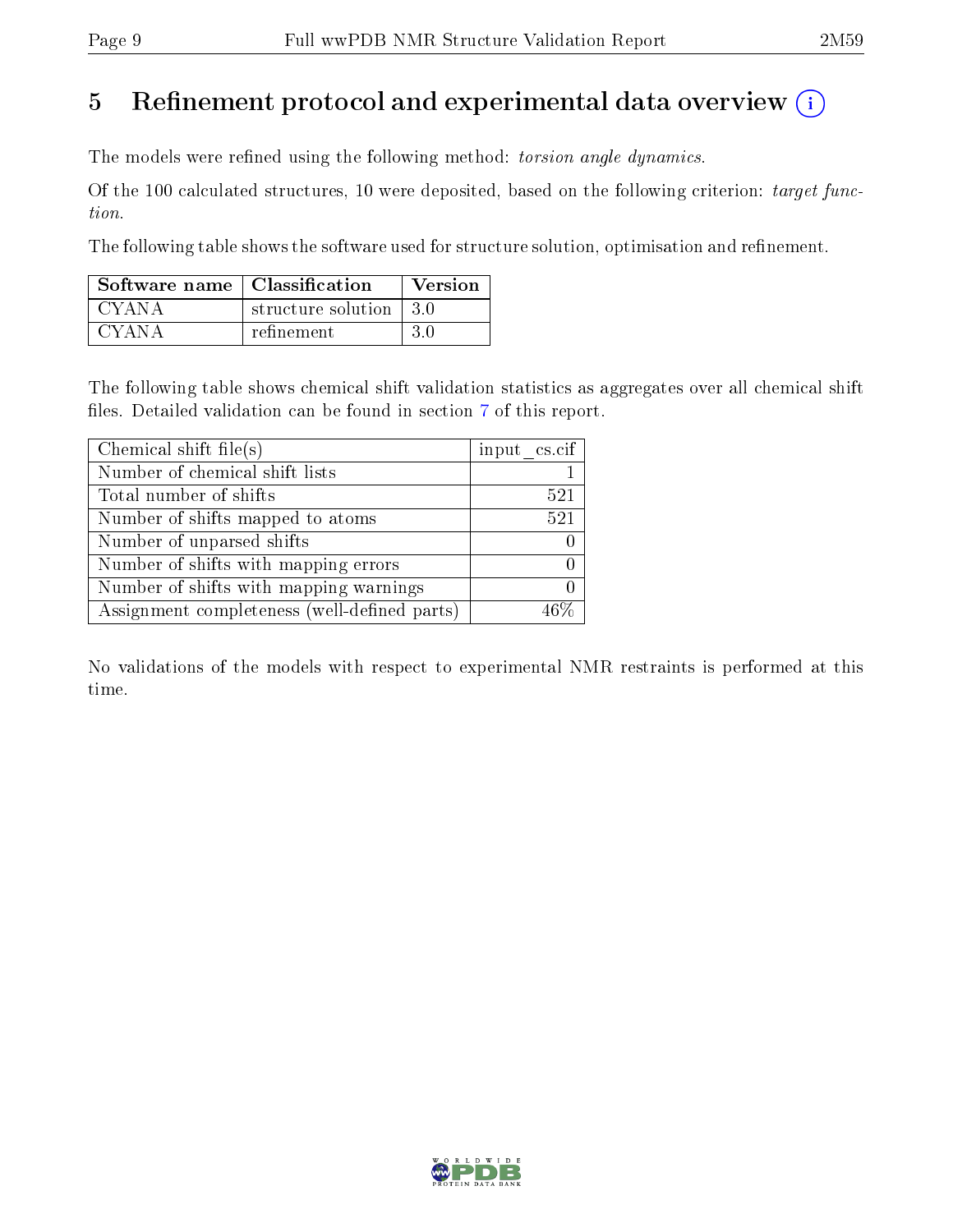# 6 Model quality  $(i)$

## 6.1 Standard geometry  $(i)$

There are no covalent bond-length or bond-angle outliers.

There are no bond-length outliers.

There are no bond-angle outliers.

There are no chirality outliers.

There are no planarity outliers.

## 6.2 Too-close contacts  $(i)$

In the following table, the Non-H and H(model) columns list the number of non-hydrogen atoms and hydrogen atoms in each chain respectively. The H(added) column lists the number of hydrogen atoms added and optimized by MolProbity. The Clashes column lists the number of clashes averaged over the ensemble.

| Mol |      | Chain   Non-H   $H (model)$ | H(added)   Classhes |          |
|-----|------|-----------------------------|---------------------|----------|
|     | 240  | 977                         | 977                 | $11 + 1$ |
|     | 240  | 277                         | 277                 | $11 + 2$ |
|     | 4800 | 5540                        | 5540                | 143.     |

The all-atom clashscore is defined as the number of clashes found per 1000 atoms (including hydrogen atoms). The all-atom clashscore for this structure is 14.

All unique clashes are listed below, sorted by their clash magnitude.

| Atom-1              | Atom-2           | $Clash(\AA)$ | Distance(A) | Models         |                |
|---------------------|------------------|--------------|-------------|----------------|----------------|
|                     |                  |              |             | Worst          | Total          |
| 1:A:23:LEU:HD21     | 1:B:124:LEU:HD11 | 0.94         | 1.38        | $\overline{2}$ |                |
| 1: A:24:LEU:HD11    | 1:B:123:LEU:HD21 | 0.93         | 1.39        | $\mathfrak{D}$ | $\mathbf{1}$   |
| 1: A:9: ILE: HG21   | 1:B:110:LEU:HDI1 | 0.87         | 1.46        | $\overline{2}$ | 10             |
| 1: A: 10: LEU: HD11 | 1:B:109:ILE:HG21 | 0.85         | 1.48        | 9              | 10             |
| 1: A:23:LEU:HD21    | 1:B:124:LEU:CD1  | 0.70         | 2.17        |                | 9              |
| 1: A:24:LEU:CD1     | 1:B:123:LEU:HD21 | 0.69         | 2.17        |                | 8              |
| 1:A:27:ILE:HG21     | 1:B:127:ILE:HG21 | 0.62         | 1.69        | $\overline{2}$ | $\overline{5}$ |
| 1: A:24:LEU:HD11    | 1:B:123:LEU:CD2  | 0.61         | 2.21        | $\overline{2}$ | $\mathbf{1}$   |
| 1: A: 10: LEU: CD1  | 1:B:109:ILE:HG21 | 0.60         | 2.25        | $\mathfrak{D}$ | 10             |
| 1: A:23:LEU:HD11    | 1:A:27:ILE:HD11  | 0.60         | 1.73        | 10             | 3              |
| 1: A:9: ILE: HG21   | 1:B:110:LEU:CD1  | 0.60         | 2.25        | 5              | 10             |
| 1: A:23:LEU:HD21    | 1:B:124:LEU:HD13 | 0.60         | 1.74        | 3              | 6              |
| 1: A:24:LEU:HD13    | 1:B:123:LEU:HD21 | 0.60         | 1.73        | 3              | 6              |

Continued on next page...

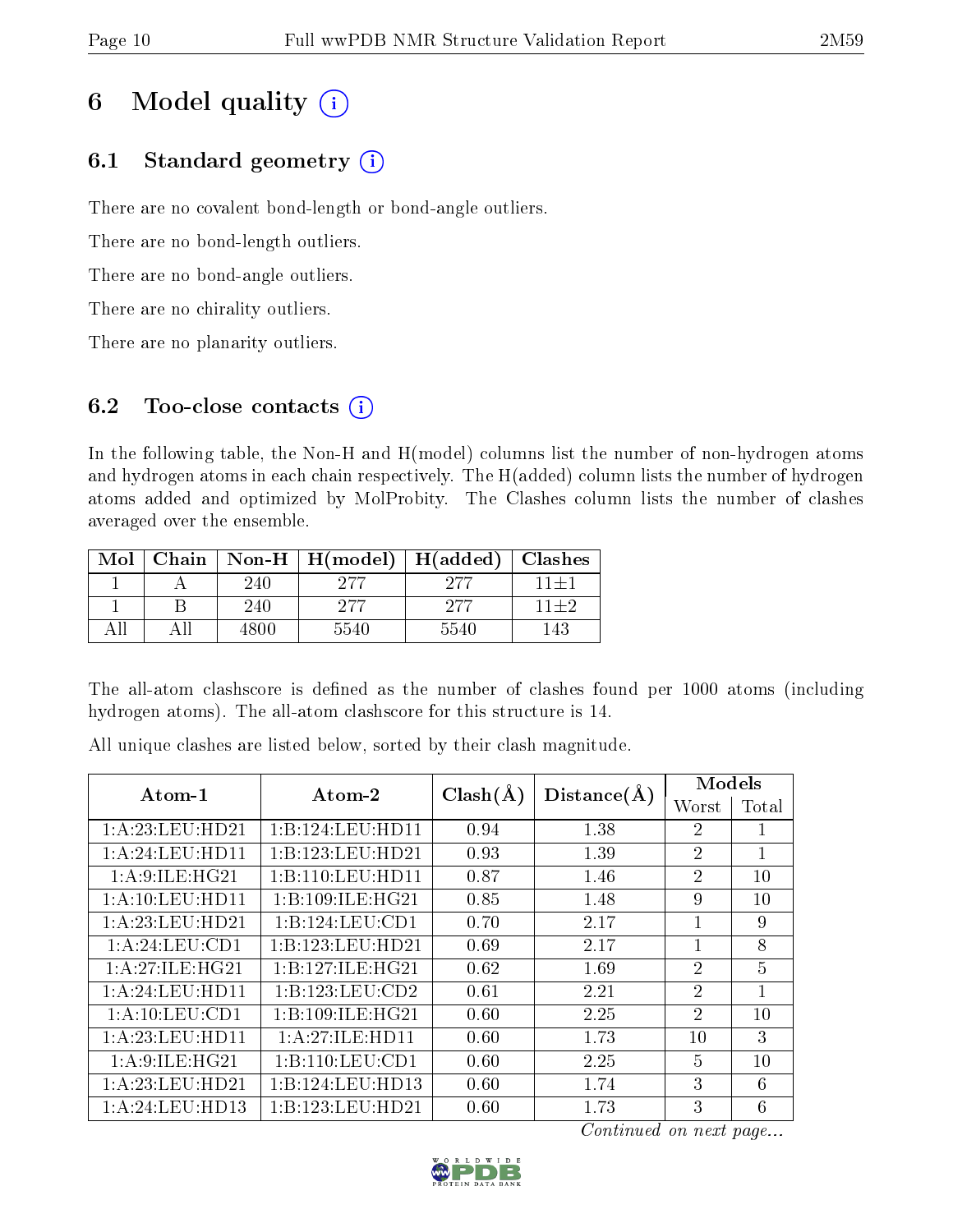| $Atom-1$          | Atom-2            | $Clash(\AA)$ | Distance(A) | Models         |                |
|-------------------|-------------------|--------------|-------------|----------------|----------------|
|                   |                   |              |             | Worst          | Total          |
| 1:B:123:LEU:HD11  | 1:B:127:ILE:HD11  | 0.59         | 1.73        | 10             | 3              |
| 1: A:23:LEU:CD2   | 1:B:124:LEU:HD11  | 0.58         | 2.23        | $\overline{2}$ | 1              |
| 1:A:23:LEU:HD23   | 1: A:24:LEU: N    | 0.56         | 2.16        | 7              | 7              |
| 1:B:123:LEU:HD23  | 1:B:124:LEU:N     | 0.56         | 2.16        | 7              | 7              |
| 1: A:3:THR:O      | 1:A:7:ILE:HD12    | 0.54         | 2.02        | 6              | 10             |
| 1:A:27:ILE:O      | 1: A:31: VAL:HG23 | 0.54         | 2.03        | 4              | 10             |
| 1:B:127:ILE:O     | 1:B:131:VAL:HG23  | 0.54         | 2.03        | 10             | 10             |
| 1:B:103:THR:O     | 1:B:107:ILE:HD12  | 0.54         | 2.03        | 10             | 10             |
| 1: A:31: VAL:HG22 | 1:B:131:VAL:HG22  | 0.46         | 1.86        | $\overline{4}$ | 1              |
| 1: A:23:LEU:CD1   | 1:A:27:ILE:HD11   | 0.41         | 2.44        | 8              | $\overline{2}$ |
| 1:A:21:TRP:O      | 1: A:25: VAL:HG23 | 0.41         | 2.16        | $\overline{5}$ | 1              |
| 1:B:121:TRP:O     | 1:B:125:VAL:HG23  | 0.40         | 2.16        | 5              |                |

Continued from previous page...

### 6.3 Torsion angles (i)

### 6.3.1 Protein backbone  $(i)$

In the following table, the Percentiles column shows the percent Ramachandran outliers of the chain as a percentile score with respect to all PDB entries followed by that with respect to all NMR entries. The Analysed column shows the number of residues for which the backbone conformation was analysed and the total number of residues.

| Mol | Chain | Analysed        | Favoured                | Allowed               | Outliers              | Percentiles |               |
|-----|-------|-----------------|-------------------------|-----------------------|-----------------------|-------------|---------------|
|     |       | 30/37(81%)      | $30\pm0$ (99 $\pm1\%$ ) | $0\pm 0$ $(1\pm 1\%)$ | $0\pm 0$ $(0\pm 0\%)$ |             | $100$   $100$ |
|     |       | $30/37(81\%)$   | $30\pm0$ (99 $\pm1\%$ ) | $0\pm 0$ $(1\pm 1\%)$ | $0\pm 0$ $(0\pm 0\%)$ |             | 100   100     |
| All | Αll   | $600/740(81\%)$ | 596 (99%)               | $4(1\%)$              | $0(0\%)$              |             | $100$   $100$ |

There are no Ramachandran outliers.

### 6.3.2 Protein sidechains  $(i)$

In the following table, the Percentiles column shows the percent sidechain outliers of the chain as a percentile score with respect to all PDB entries followed by that with respect to all NMR entries. The Analysed column shows the number of residues for which the sidechain conformation was analysed and the total number of residues.

| Mol   Chain | Analysed   | Rotameric                                                                                                                   | <b>Outliers</b> | Percentiles |
|-------------|------------|-----------------------------------------------------------------------------------------------------------------------------|-----------------|-------------|
|             | 27/31(87%) | $\begin{array}{ c c c c c c c c c } \hline \end{array}$ (79±3%) $\begin{array}{ c c c c c c c c } \hline \end{array}$ 31 31 |                 |             |

Continued on next page...

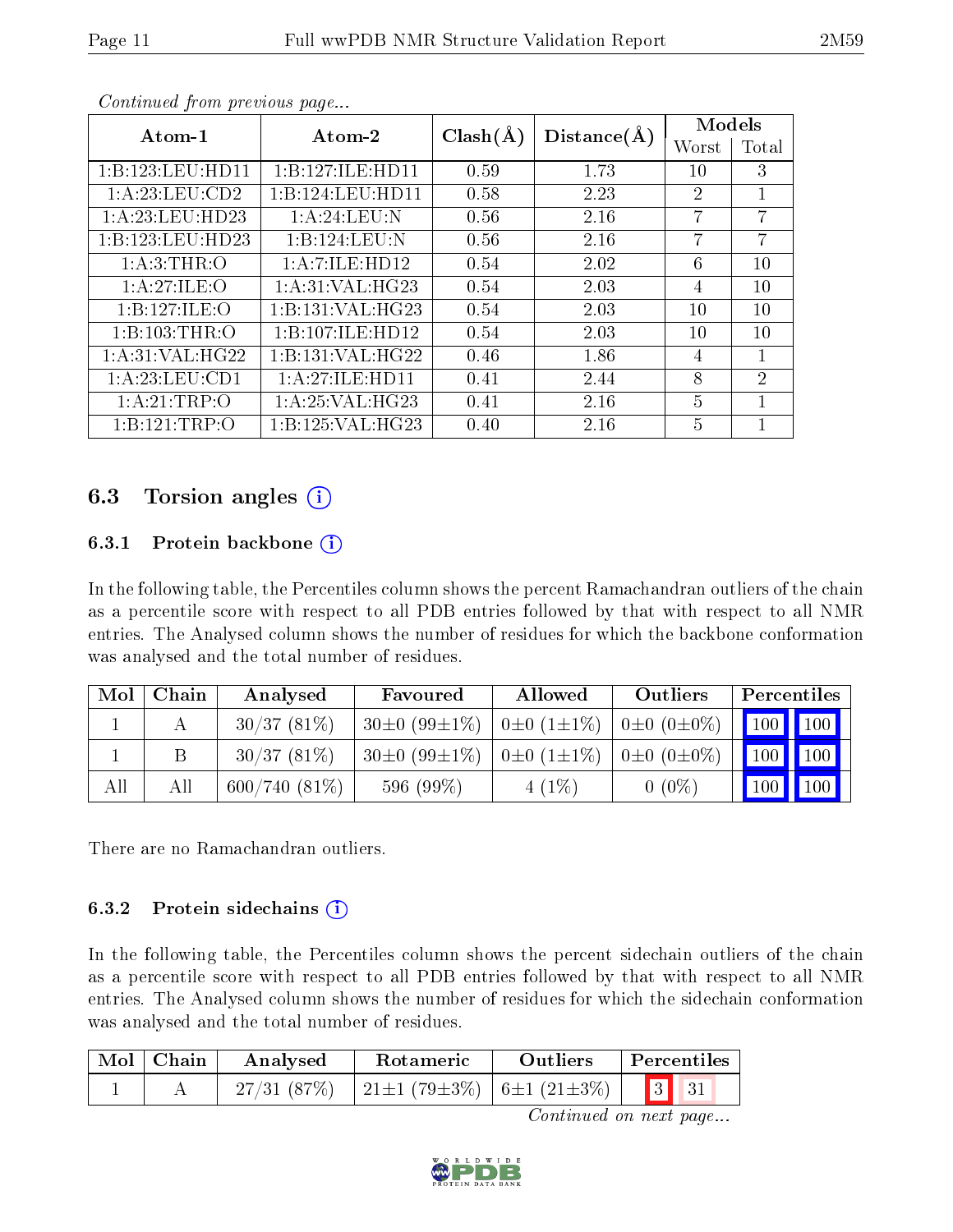Continued from previous page...

| Mol | Chain | Analysed     | Rotameric                                         | Outliers     | Percentiles |
|-----|-------|--------------|---------------------------------------------------|--------------|-------------|
|     |       | 27/31(87%)   | $21\pm1$ (79 $\pm3\%$ )   6 $\pm1$ (21 $\pm3\%$ ) |              |             |
| All |       | 540/620(87%) | 424 (79\%)                                        | 116 $(21\%)$ | 31          |

All 16 unique residues with a non-rotameric sidechain are listed below. They are sorted by the frequency of occurrence in the ensemble.

| Mol          | Chain            | Res            | <b>Type</b> | Models (Total) |
|--------------|------------------|----------------|-------------|----------------|
| 1            | Β                | 119            | PHE         | $10\,$         |
| $\mathbf 1$  | А                | 30             | THR         | 10             |
| $\mathbf{1}$ | $\boldsymbol{A}$ | 23             | <b>LEU</b>  | 10             |
| $\mathbf{1}$ | $\boldsymbol{A}$ | 13             | THR         | 10             |
| $\mathbf{1}$ | B                | 113            | <b>THR</b>  | 10             |
| $\mathbf{1}$ | $\boldsymbol{B}$ | 123            | LEU         | 10             |
| $\mathbf 1$  | B                | 130            | THR         | 10             |
| $\mathbf{1}$ | B                | 110            | <b>LEU</b>  | 10             |
| $\mathbf{1}$ | A                | 19             | PHE         | 10             |
| $\mathbf{1}$ | A                | 10             | <b>LEU</b>  | 10             |
| $\mathbf{1}$ | $\boldsymbol{B}$ | 102            | <b>LYS</b>  | $\overline{5}$ |
| $\mathbf 1$  | $\boldsymbol{A}$ | $\overline{2}$ | <b>LYS</b>  | $\overline{5}$ |
| $\mathbf 1$  | Β                | 122            | LEU         | $\overline{2}$ |
| $\mathbf{1}$ | A                | 22             | LEU         | $\overline{2}$ |
| $\mathbf{1}$ | $\boldsymbol{A}$ | 18             | MET         | $\mathbf 1$    |
| $\mathbf 1$  | Β                | 118            | MET         | $\overline{1}$ |

### 6.3.3 RNA (i)

There are no RNA molecules in this entry.

### 6.4 Non-standard residues in protein, DNA, RNA chains  $(i)$

There are no non-standard protein/DNA/RNA residues in this entry.

### 6.5 Carbohydrates  $(i)$

There are no carbohydrates in this entry.

## 6.6 Ligand geometry  $(i)$

There are no ligands in this entry.

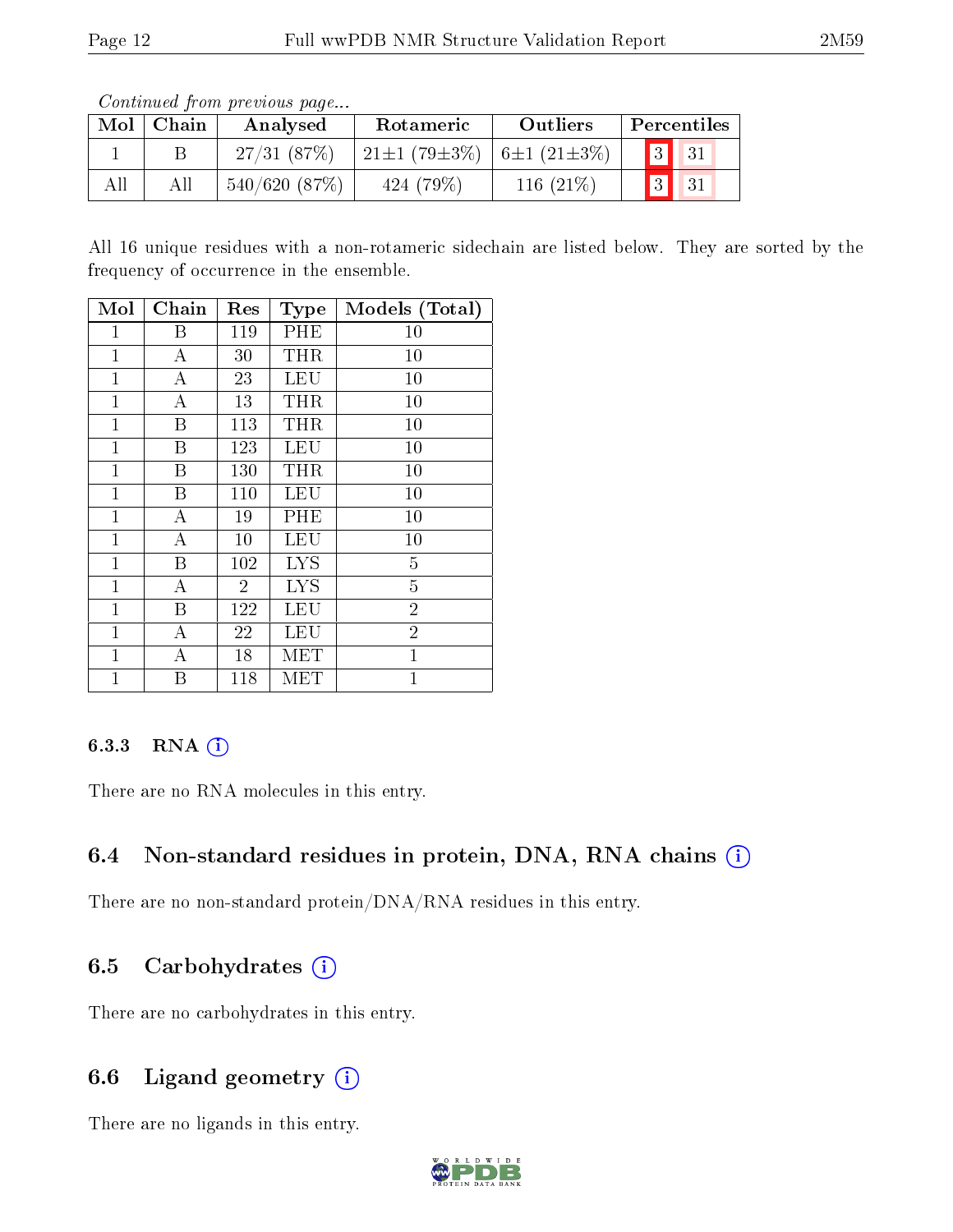## 6.7 [O](https://www.wwpdb.org/validation/2017/NMRValidationReportHelp#nonstandard_residues_and_ligands)ther polymers (i)

There are no such molecules in this entry.

## 6.8 Polymer linkage issues (i)

There are no chain breaks in this entry.

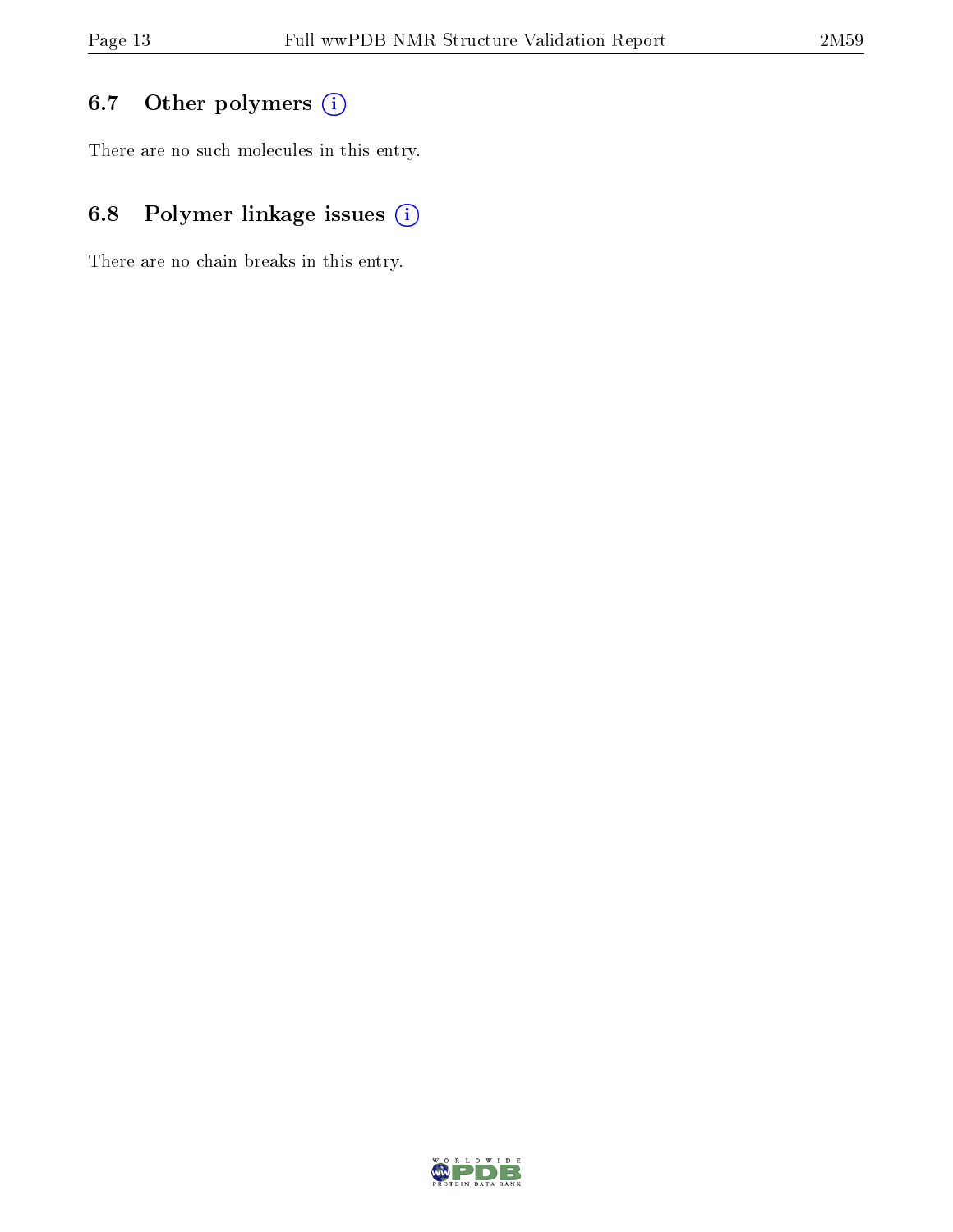# <span id="page-13-0"></span>7 Chemical shift validation  $\left( \begin{array}{c} \overline{1} \end{array} \right)$

The completeness of assignment taking into account all chemical shift lists is 46% for the welldefined parts and  $46\%$  for the entire structure.

## 7.1 Chemical shift list 1

File name: input\_cs.cif

Chemical shift list name: *assigned\_chem\_shift\_list\_1* 

### 7.1.1 Bookkeeping (i)

The following table shows the results of parsing the chemical shift list and reports the number of nuclei with statistically unusual chemical shifts.

| Total number of shifts                  | 521 |
|-----------------------------------------|-----|
| Number of shifts mapped to atoms        | 521 |
| Number of unparsed shifts               |     |
| Number of shifts with mapping errors    |     |
| Number of shifts with mapping warnings  |     |
| Number of shift outliers (ShiftChecker) |     |

### 7.1.2 Chemical shift referencing  $(i)$

The following table shows the suggested chemical shift referencing corrections.

| <b>Nucleus</b>      |     | # values   Correction $\pm$ precision, ppm | Suggested action          |
|---------------------|-----|--------------------------------------------|---------------------------|
| ${}^{13}C_{\alpha}$ | 36  | $-0.26 \pm 0.13$                           | None needed $(0.5 ppm)$   |
| ${}^{13}C_{\beta}$  | 33  | $0.87 \pm 0.05$                            | Should be applied         |
| $13\text{C}$        | -33 | $0.49 \pm 0.13$                            | None needed $(0.5 ppm)$   |
| $15\,\mathrm{N}$    | -37 | $0.27 + 0.17$                              | None needed $(< 0.5$ ppm) |

### 7.1.3 Completeness of resonance assignments  $(i)$

The following table shows the completeness of the chemical shift assignments for the well-defined regions of the structure. The overall completeness is 46%, i.e. 360 atoms were assigned a chemical shift out of a possible 780. 10 out of 20 assigned methyl groups (LEU and VAL) were assigned stereospecifically.

|                       | Total                                       | $1\mathbf{H}$                                                         | $13\Omega$                     | $15\mathrm{N}$ |
|-----------------------|---------------------------------------------|-----------------------------------------------------------------------|--------------------------------|----------------|
| Backbone <sup>1</sup> | $\boxed{146/300\ (49\%)}\ \ 60/120\ (50\%)$ |                                                                       | $56/120$ (47\%)   30/60 (50\%) |                |
|                       |                                             | Sidechain   193/420 (46%)   111/236 (47%)   80/174 (46%)   2/10 (20%) |                                |                |

Continued on next page...